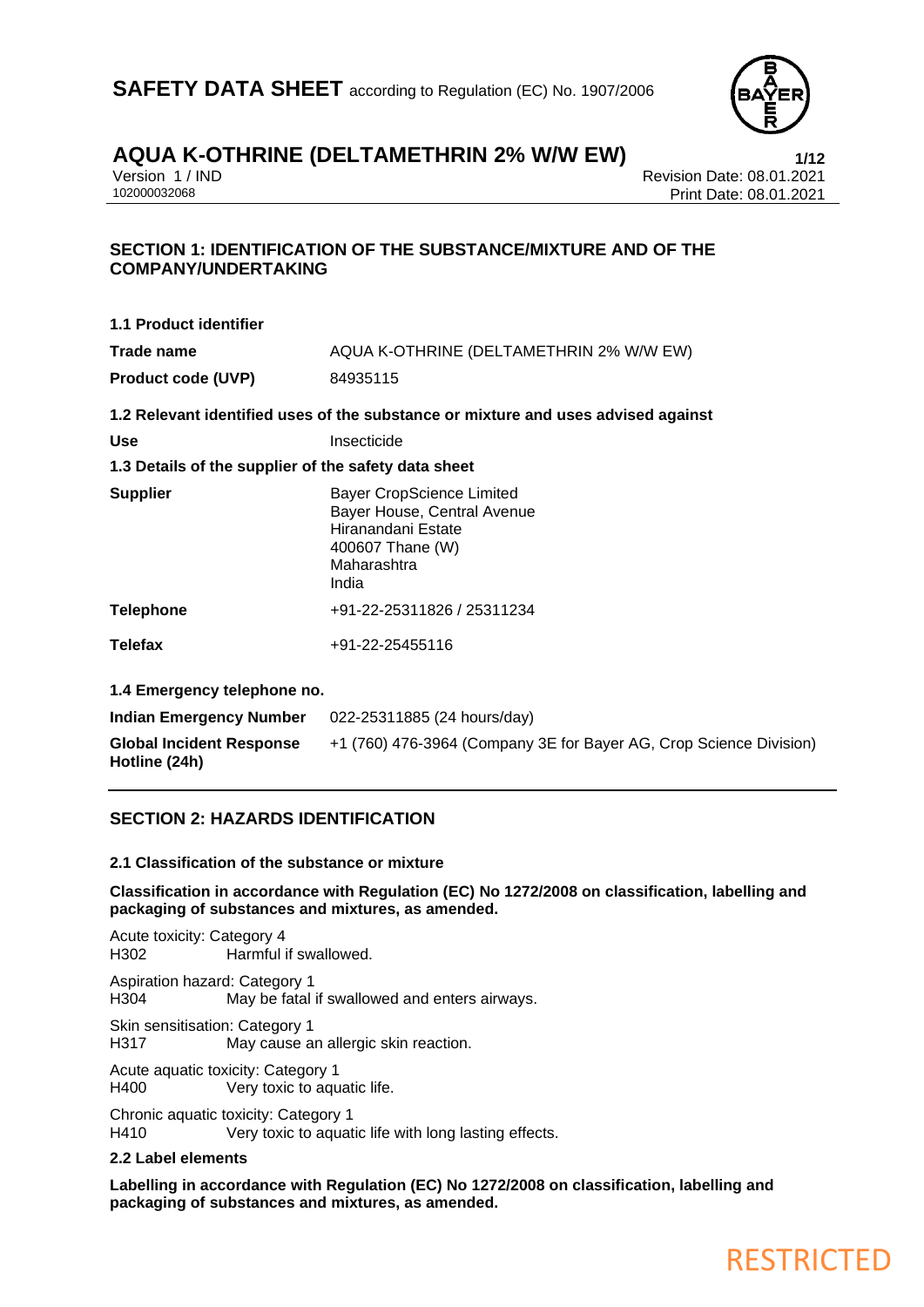

Version 1 / IND<br>102000032068<br>Print Date: 08.01.2021 Print Date: 08.01.2021

### Hazard label for supply/use required.

### **Hazardous components which must be listed on the label:**

- Deltamethrin
- Solvent Naphtha (petroleum), heavy aromatic, <1% naphthalene



### **Signal word:** Danger

### **Hazard statements**

|        | <b>Procautionary statements</b>                                                      |
|--------|--------------------------------------------------------------------------------------|
|        | use.                                                                                 |
| EUH401 | To avoid risks to human health and the environment, comply with the instructions for |
| EUH066 | Repeated exposure may cause skin dryness or cracking.                                |
| H410   | Very toxic to aquatic life with long lasting effects.                                |
| H317   | May cause an allergic skin reaction.                                                 |
| H304   | May be fatal if swallowed and enters airways.                                        |
| H302   | Harmful if swallowed.                                                                |
|        |                                                                                      |

#### **Precautionary statements**

| P280        | Wear protective gloves/ protective clothing/ eye protection.       |
|-------------|--------------------------------------------------------------------|
| P308 + P311 | IF exposed or concerned: Call a POISON CENTER/ doctor/ physician.  |
| P391        | Collect spillage.                                                  |
| P501        | Dispose of contents/container in accordance with local regulation. |

### **2.3 Other hazards**

Cutaneous sensations may occur, such as burning or stinging on the face and mucosae. However, these sensations cause no lesions and are of a transitory nature (max. 24 hours).

### **SECTION 3: COMPOSITION/INFORMATION ON INGREDIENTS**

### **3.2 Mixtures**

### **Chemical nature**

Emulsion, oil in water (EW)

### **Hazardous components**

Hazard statements according to Regulation (EC) No. 1272/2008

| <b>Name</b>                                                              | CAS-No./                            | <b>Classification</b>                                                                        | <b>Conc.</b> [%]      |
|--------------------------------------------------------------------------|-------------------------------------|----------------------------------------------------------------------------------------------|-----------------------|
|                                                                          | $EC-No.$<br><b>REACH Reg. No.</b>   | <b>REGULATION (EC) No</b><br>1272/2008                                                       |                       |
| Deltamethrin                                                             | 52918-63-5                          | Aquatic Chronic 1, H410<br>Acute Tox. 3, H331<br>Aquatic Acute 1, H400<br>Acute Tox. 3, H301 | 2.00                  |
| Solvent Naphtha<br>(petroleum), heavy<br>aromatic, $<$ 1%<br>naphthalene | 64742-94-5<br>01-2119451097-39-xxxx | Asp. Tox. 1, H304<br>Aquatic Chronic 2, H411                                                 | $> 2.50 - c$<br>25.00 |

### **RESTRICTED**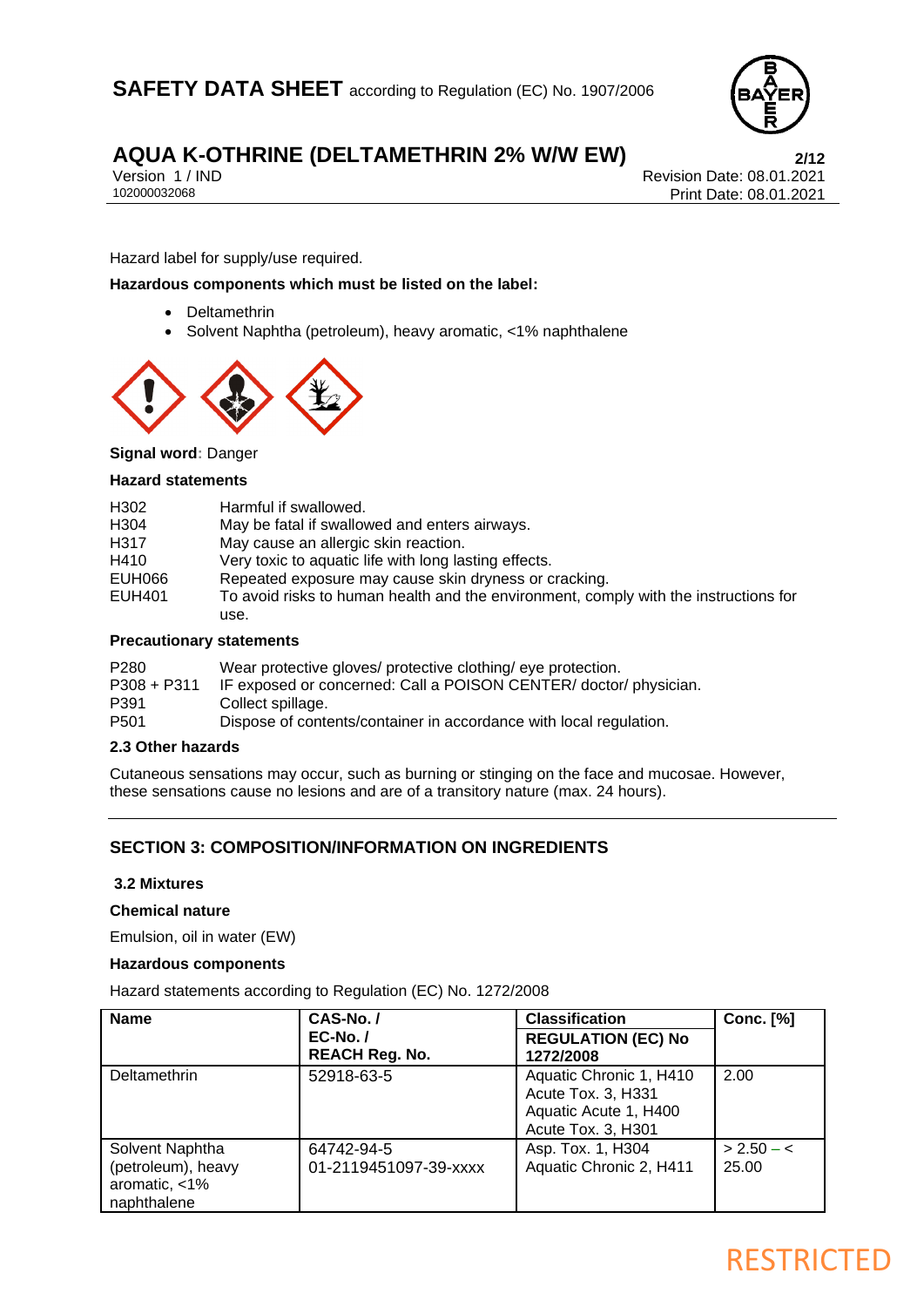

# **AQUA K-OTHRINE (DELTAMETHRIN 2% W/W EW)**<br>Version 1/IND<br>Revision Date: 08.01.2021

Version 1 / IND Revision Date: 08.01.2021<br>102000032068 Print Date: 08.01.2021 Print Date: 08.01.2021

| Stearyl alcohol,<br>ethoxvlated  | 9005-00-9                          | Eye Dam. 1, H318                                                                                                    | $> 1.00 - c$<br>5.00  |
|----------------------------------|------------------------------------|---------------------------------------------------------------------------------------------------------------------|-----------------------|
| 1,2-Benzisothiazol-3(2H)-<br>one | 2634-33-5<br>01-2120761540-60-0003 | Acute Tox. 4, H302<br><b>Skin Irrit. 2, H315</b><br>Eye Dam. 1, H318<br>Skin Sens. 1, H317<br>Aquatic Acute 1, H400 | $> 0.005 - c$<br>0.05 |

### **Further information**

| Deltamethrin                        | ~~<br>8-63-5<br>$\ddot{\phantom{0}}$<br>ບ∠ວ | .000.000<br>,000,000<br>(chronic)<br>(acute).<br>M-Factor: |
|-------------------------------------|---------------------------------------------|------------------------------------------------------------|
| the contract of the contract of the |                                             | $\sim$                                                     |

For the full text of the H-Statements mentioned in this Section, see Section 16.

### **SECTION 4: FIRST AID MEASURES**

### **4.1 Description of first aid measures**

| <b>General advice</b> | Move out of dangerous area. Place and transport victim in stable<br>position (lying sideways). Remove contaminated clothing immediately<br>and dispose of safely.                                                                                                                                                                                                                                                                               |  |
|-----------------------|-------------------------------------------------------------------------------------------------------------------------------------------------------------------------------------------------------------------------------------------------------------------------------------------------------------------------------------------------------------------------------------------------------------------------------------------------|--|
| <b>Inhalation</b>     | Move to fresh air. Keep patient warm and at rest. Call a physician or<br>poison control center immediately.                                                                                                                                                                                                                                                                                                                                     |  |
| <b>Skin contact</b>   | Wash off thoroughly with plenty of soap and water, if available with<br>polyethyleneglycol 400, subsequently rinse with water. Warm water<br>may increase the subjective severity of the irritation/paresthesia. This<br>is not a sign of systemic poisoning. In case of skin irritation, application<br>of oils or lotions containing vitamin E may be considered. If symptoms<br>persist, call a physician.                                   |  |
| Eye contact           | Rinse immediately with plenty of water, also under the eyelids, for at<br>least 15 minutes. Remove contact lenses, if present, after the first 5<br>minutes, then continue rinsing eye. Warm water may increase the<br>subjective severity of the irritation/paresthesia. This is not a sign of<br>systemic poisoning. Apply soothing eye drops, if needed anaesthetic<br>eye drops. Get medical attention if irritation develops and persists. |  |
| Ingestion             | Rinse mouth. Do NOT induce vomiting. Do not leave victim<br>unattended. Call a physician or poison control center immediately.                                                                                                                                                                                                                                                                                                                  |  |
|                       | 4.2 Most important symptoms and effects, both acute and delayed                                                                                                                                                                                                                                                                                                                                                                                 |  |
| <b>Symptoms</b>       | Local:, Skin and eye paraesthesia which may be severe, Usually<br>transient with resolution within 24 hours, Skin, eye and mucous<br>membrane irritation, Cough, Sneezing                                                                                                                                                                                                                                                                       |  |
|                       | Systemic:, discomfort in the chest, tachycardia, Hypotension, Nausea,<br>Abdominal pain, Diarrhoea, Vomiting, Blurred vision, Headache,<br>Anorexia, Somnolence, Coma, Convulsions, Tremors, Prostration,<br>Airway hyperreaction, Pulmonary oedema, Palpitation, Muscular<br>fasciculation, Apathy, Dizziness                                                                                                                                  |  |
|                       | 4.3 Indication of any immediate medical attention and special treatment needed                                                                                                                                                                                                                                                                                                                                                                  |  |
| <b>Risks</b>          | This product contains a pyrethroid. Pyrethroid poisoning should not be<br>confused with carbamate or organophosphate poisoning.                                                                                                                                                                                                                                                                                                                 |  |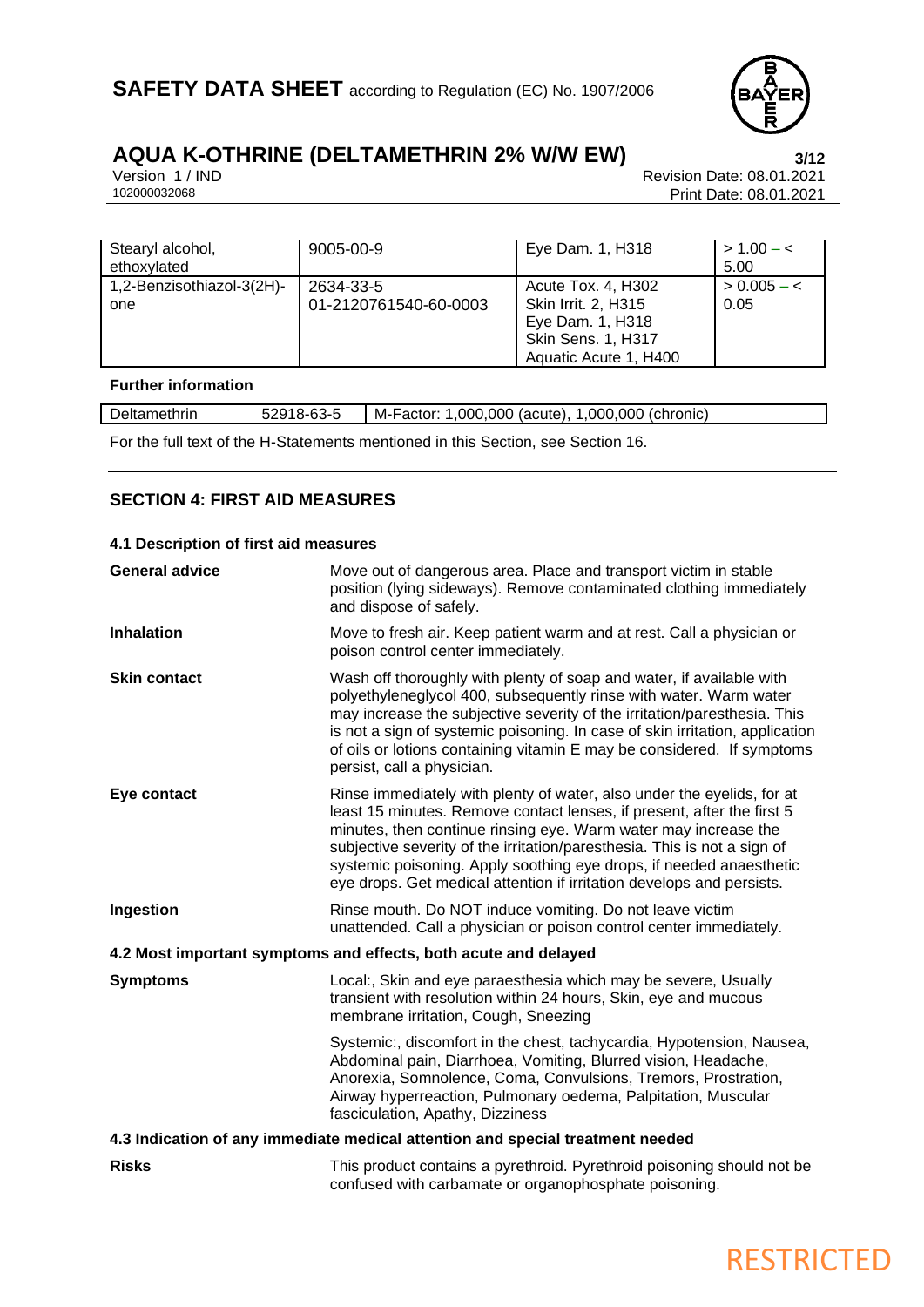

### **AQUA K-OTHRINE (DELTAMETHRIN 2% W/W EW)**<br>Version 1/IND<br>Revision Date: 08.01.2021

Version 1 / IND<br>102000032068<br>Print Date: 08.01.2021 Print Date: 08.01.2021

### **Treatment** Systemic treatment: Initial treatment: symptomatic. Monitor: respiratory and cardiac functions. In case of ingestion gastric lavage should be considered in cases of significant ingestions only within the first 2 hours. However, the application of activated charcoal and sodium sulphate is always advisable. Keep respiratory tract clear. Oxygen or artificial respiration if needed. In case of convulsions, a benzodiazepine (e.g. diazepam) should be given according to standard regimens. If not effective, phenobarbital may be used. Contraindication: atropine. Contraindication: derivatives of adrenaline. There is no specific antidote. Recovery is spontaneous and without sequelae. In case of skin irritation, application of oils or lotions containing vitamin E may be considered.

### **SECTION 5: FIREFIGHTING MEASURES**

| 5.1 Extinguishing media                                         |                                                                                                                                                                                                                           |  |
|-----------------------------------------------------------------|---------------------------------------------------------------------------------------------------------------------------------------------------------------------------------------------------------------------------|--|
| <b>Suitable</b>                                                 | Use water spray, alcohol-resistant foam, dry chemical or carbon<br>dioxide.                                                                                                                                               |  |
| Unsuitable                                                      | High volume water jet                                                                                                                                                                                                     |  |
| <b>Hazchem Code</b>                                             | 3Z                                                                                                                                                                                                                        |  |
| 5.2 Special hazards arising<br>from the substance or<br>mixture | Dangerous gases are evolved in the event of a fire.                                                                                                                                                                       |  |
| 5.3 Advice for firefighters                                     |                                                                                                                                                                                                                           |  |
| <b>Special protective</b><br>equipment for firefighters         | In the event of fire and/or explosion do not breathe fumes. In the event<br>of fire, wear self-contained breathing apparatus.                                                                                             |  |
| <b>Further information</b>                                      | Remove product from areas of fire, or otherwise cool containers with<br>water in order to avoid pressure being built up due to heat. Whenever<br>possible, contain fire-fighting water by diking area with sand or earth. |  |

### **SECTION 6: ACCIDENTAL RELEASE MEASURES**

### **6.1 Personal precautions, protective equipment and emergency procedures**

| <b>Precautions</b>                                        | Keep people away from and upwind of spill/leak. Avoid contact with<br>spilled product or contaminated surfaces. When dealing with a<br>spillage do not eat, drink or smoke.                                                   |  |
|-----------------------------------------------------------|-------------------------------------------------------------------------------------------------------------------------------------------------------------------------------------------------------------------------------|--|
| 6.3 Methods and materials for containment and cleaning up |                                                                                                                                                                                                                               |  |
| Methods for cleaning up                                   | Soak up with inert absorbent material (e.g. sand, silica gel, acid<br>binder, universal binder, sawdust). Keep in suitable, closed containers<br>for disposal. Clean floors and contaminated objects with plenty of<br>water. |  |
| <b>Additional advice</b>                                  | Check also for any local site procedures.                                                                                                                                                                                     |  |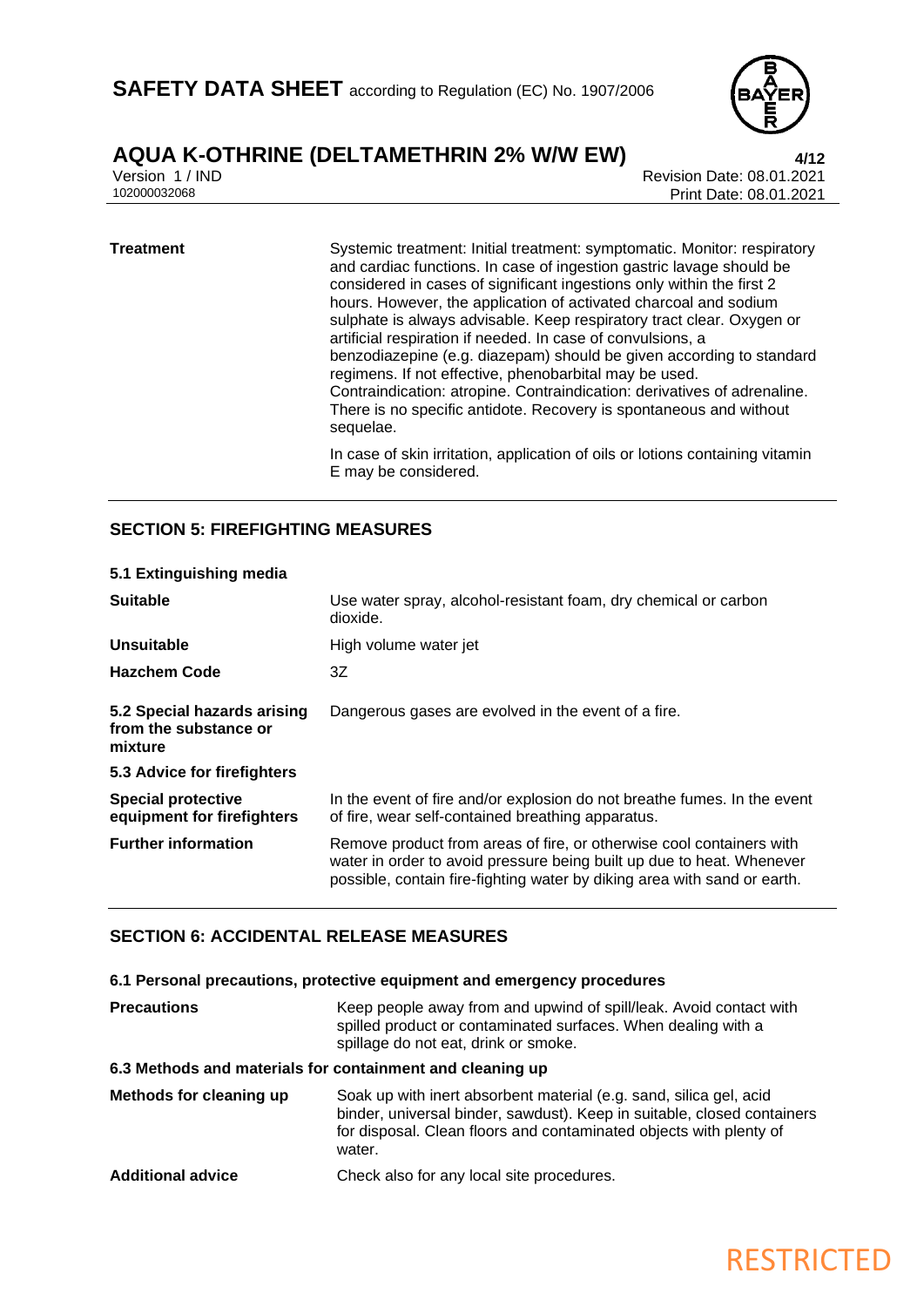### **AQUA K-OTHRINE (DELTAMETHRIN 2% W/W EW) 5/12**

Version 1 / IND<br>102000032068<br>Print Date: 08.01.2021 Print Date: 08.01.2021

| 6.4 Reference to other | Information regarding safe handling, see section 7.                 |  |  |
|------------------------|---------------------------------------------------------------------|--|--|
| <b>sections</b>        | Information regarding personal protective equipment, see section 8. |  |  |
|                        | Information regarding waste disposal, see section 13.               |  |  |

### **SECTION 7: HANDLING AND STORAGE**

| 7.1 Precautions for safe handling                         |                                                                                                                                                                                                                                                                                                                                                                                                                                       |  |  |
|-----------------------------------------------------------|---------------------------------------------------------------------------------------------------------------------------------------------------------------------------------------------------------------------------------------------------------------------------------------------------------------------------------------------------------------------------------------------------------------------------------------|--|--|
| Advice on safe handling                                   | No specific precautions required when handling unopened<br>packs/containers; follow relevant manual handling advice. Ensure<br>adequate ventilation.                                                                                                                                                                                                                                                                                  |  |  |
| <b>Advice on protection</b><br>against fire and explosion | Keep away from heat and sources of ignition. Vapours may form<br>explosive mixture with air.                                                                                                                                                                                                                                                                                                                                          |  |  |
| <b>Hygiene measures</b>                                   | When using, do not eat, drink or smoke. Remove soiled clothing<br>immediately and clean thoroughly before using again. Contaminated<br>work clothing should not be allowed out of the workplace. Wash hands<br>thoroughly with soap and water after handling and before eating,<br>drinking, chewing gum, using tobacco, using the toilet or applying<br>cosmetics. Wash hands immediately after work, if necessary take a<br>shower. |  |  |
|                                                           | 7.2 Conditions for safe storage, including any incompatibilities                                                                                                                                                                                                                                                                                                                                                                      |  |  |
| <b>Requirements for storage</b><br>areas and containers   | Store in a place accessible by authorized persons only. Keep containers<br>tightly closed in a dry, cool and well-ventilated place. Keep away from<br>direct sunlight. Protect from freezing.                                                                                                                                                                                                                                         |  |  |
| Advice on common storage                                  | Keep away from food, drink and animal feedingstuffs.                                                                                                                                                                                                                                                                                                                                                                                  |  |  |
| Suitable materials                                        | Coex EVOH (1000L IBC)                                                                                                                                                                                                                                                                                                                                                                                                                 |  |  |
|                                                           |                                                                                                                                                                                                                                                                                                                                                                                                                                       |  |  |

### **SECTION 8: EXPOSURE CONTROLS/PERSONAL PROTECTION**

### **8.1 Control parameters**

| <b>Components</b> | CAS-No.    | <b>Control parameters</b> | <b>Update</b> | <b>Basis</b> |
|-------------------|------------|---------------------------|---------------|--------------|
| Deltamethrin      | 52918-63-5 | $0.01$ mg/m $3$<br>'TWA)  |               | OES BCS*     |

\*OES BCS: Internal Bayer AG, Crop Science Division "Occupational Exposure Standard"

### **8.2 Exposure controls**

### **Personal protective equipment**

In normal use and handling conditions please refer to the label and/or leaflet. In all other cases the following recommendations would apply.

**Respiratory protection** Respiratory protection is not required under anticipated circumstances of exposure. Respiratory protection should only be used to control residual risk of short duration activities, when all reasonably practicable steps have been taken to reduce exposure at source e.g. containment and/or local extract ventilation. Always follow respirator manufacturer's instructions regarding wearing and maintenance.

**RESTRICTED**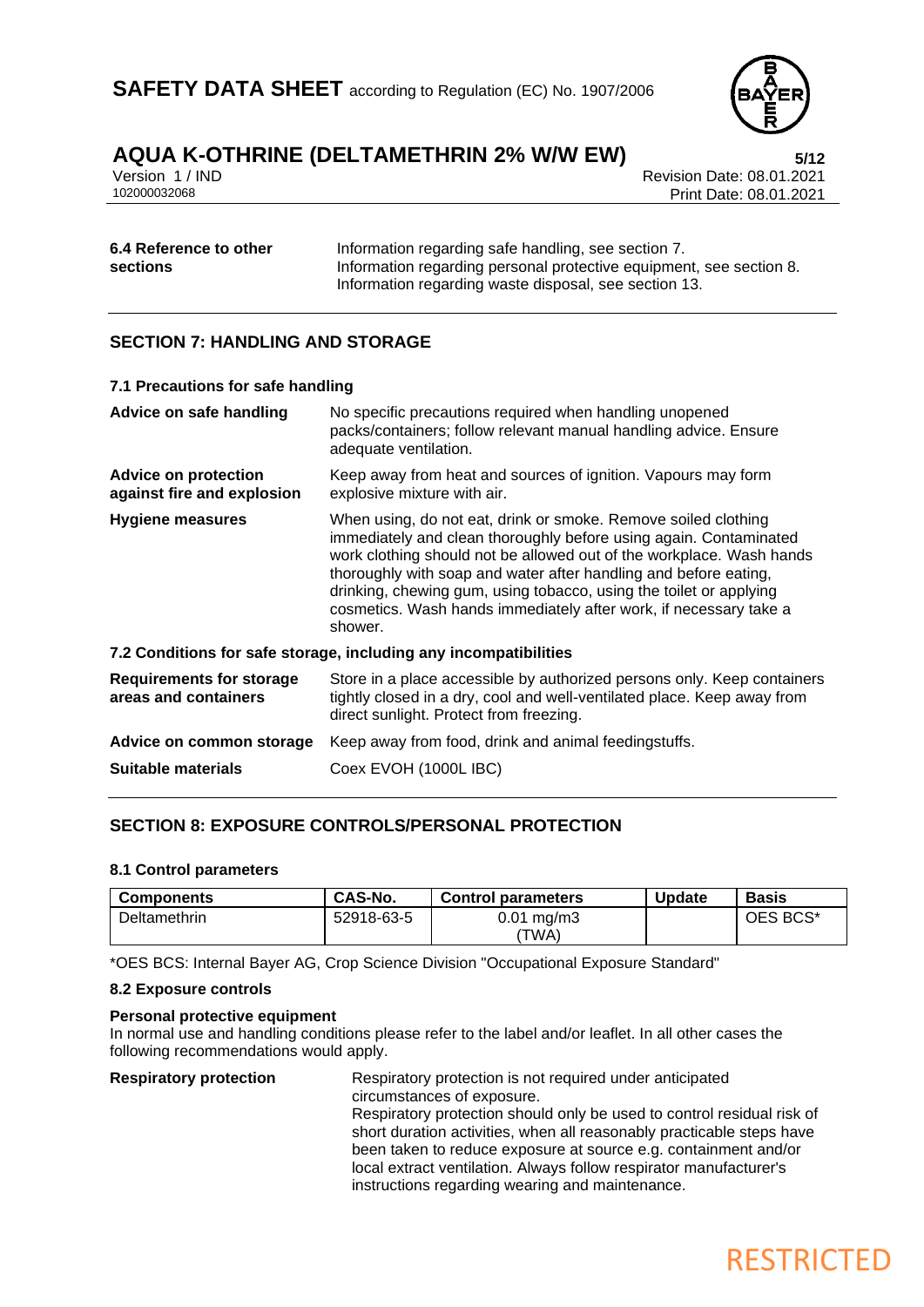

Version 1 / IND Revision Date: 08.01.2021 Print Date: 08.01.2021

| <b>Hand protection</b>   | contact time.<br>drinking, smoking or using the toilet.<br>conditions (mechanical strain, duration of contact).<br>Material<br>Rate of permeability<br>Glove thickness<br><b>Directive</b>                                                                                                                                                 | Please observe the instructions regarding permeability and<br>breakthrough time which are provided by the supplier of the gloves.<br>Also take into consideration the specific local conditions under which<br>the product is used, such as the danger of cuts, abrasion, and the<br>Wash gloves when contaminated. Dispose of when contaminated<br>inside, when perforated or when contamination on the outside cannot<br>be removed. Wash hands frequently and always before eating,<br>Take note of the information given by the producer concerning<br>permeability and break through times, and of special workplace<br>Nitrile rubber<br>> 480 min<br>$> 0.4$ mm<br>Protective gloves complying with EN<br>374. |
|--------------------------|--------------------------------------------------------------------------------------------------------------------------------------------------------------------------------------------------------------------------------------------------------------------------------------------------------------------------------------------|-----------------------------------------------------------------------------------------------------------------------------------------------------------------------------------------------------------------------------------------------------------------------------------------------------------------------------------------------------------------------------------------------------------------------------------------------------------------------------------------------------------------------------------------------------------------------------------------------------------------------------------------------------------------------------------------------------------------------|
| Eye protection           |                                                                                                                                                                                                                                                                                                                                            | Wear goggles (conforming to $EN166$ , Field of Use = 5 or equivalent).                                                                                                                                                                                                                                                                                                                                                                                                                                                                                                                                                                                                                                                |
| Skin and body protection | Wear standard coveralls and Category 3 Type 6 suit.<br>If there is a risk of significant exposure, consider a higher protective<br>type suit.<br>Wear two layers of clothing wherever possible. Polyester/cotton or<br>cotton overalls should be worn under chemical protection suit and<br>should be professionally laundered frequently. |                                                                                                                                                                                                                                                                                                                                                                                                                                                                                                                                                                                                                                                                                                                       |

### **SECTION 9: PHYSICAL AND CHEMICAL PROPERTIES**

### **9.1 Information on basic physical and chemical properties**

| <b>Form</b>                                              | suspension, opaque                                                       |
|----------------------------------------------------------|--------------------------------------------------------------------------|
| Colour                                                   | white                                                                    |
| Odour                                                    | strong, characteristic                                                   |
| <b>Odour Threshold</b>                                   | No data available                                                        |
| рH                                                       | $3.5 - 5.0$ (100 %) (23 °C)<br>4.5 - 7.5 (1 %) (23 °C) (deionized water) |
| <b>Melting point/range</b>                               | No data available                                                        |
| <b>Boiling Point</b>                                     | No data available                                                        |
| <b>Flash point</b>                                       | No data available                                                        |
| <b>Flammability</b>                                      | No data available                                                        |
| <b>Auto-ignition temperature</b>                         | $>$ 450 °C<br>The data refer to solvent naphtha petroleum.               |
| Self-accelarating<br>decomposition temperature<br>(SADT) | No data available                                                        |
| <b>Upper explosion limit</b>                             | 7.00 %(V)<br>The data refer to solvent naphtha petroleum.                |

### **RESTRICTED**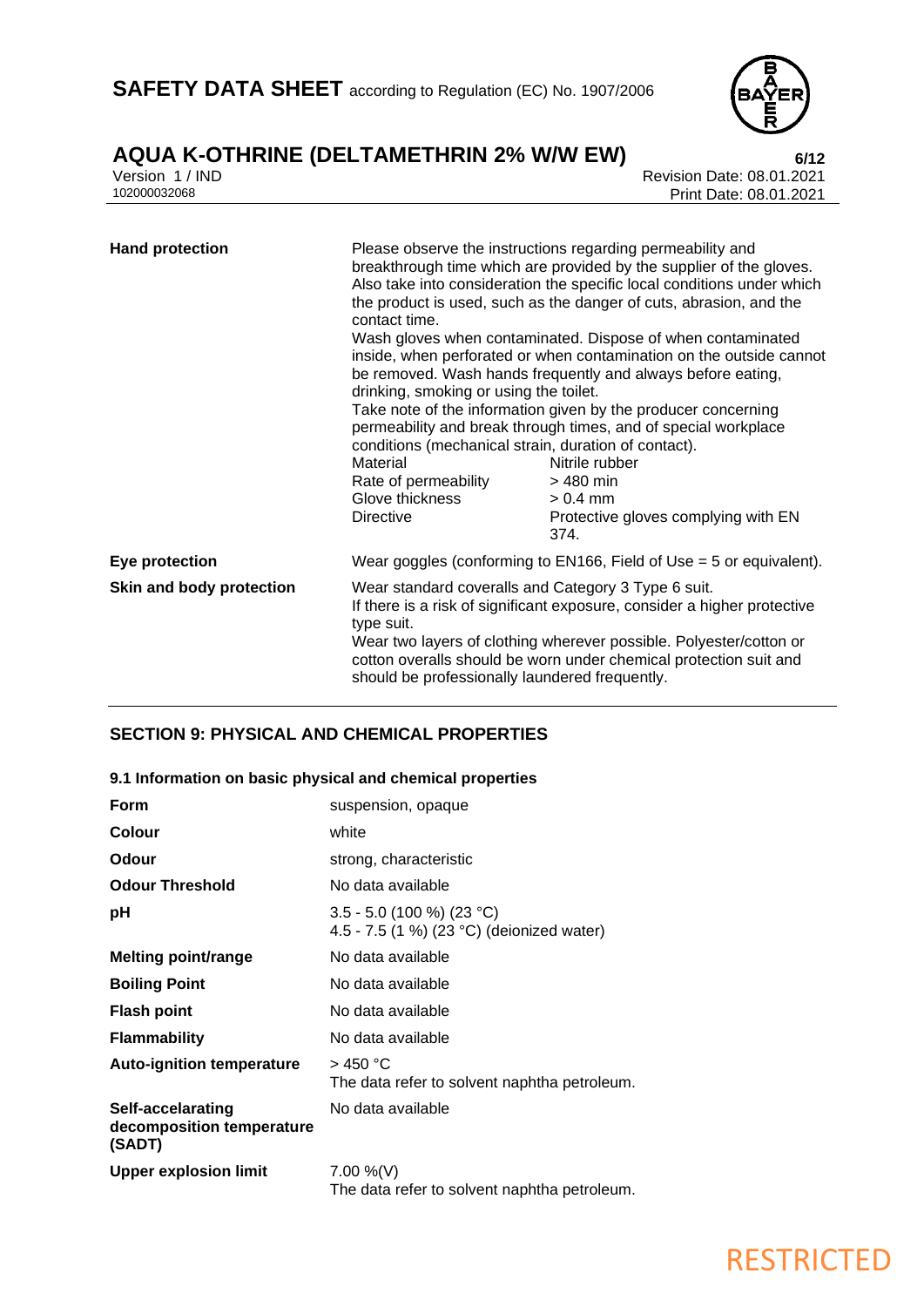

# **AQUA K-OTHRINE (DELTAMETHRIN 2% W/W EW) 7/12**

Version 1 / IND Revision Date: 08.01.2021 Print Date: 08.01.2021

| $0.8\%$ (V)<br>The data refer to solvent naphtha petroleum.  |
|--------------------------------------------------------------|
| No data available                                            |
| No data available                                            |
| 1.00<br>The data refer to solvent naphtha petroleum.         |
| ca. 1.00 g/cm <sup>3</sup> (20 °C)                           |
| No data available                                            |
| Deltamethrin: log Pow: 6.4 (25 °C)                           |
| $\epsilon$ = 30 mPa.s (20 °C) Velocity gradient 7.5 /s       |
| ca. 3 mm <sup>2</sup> /s (40 °C)                             |
| No data available                                            |
| No data available                                            |
| Further safety related physical-chemical data are not known. |
|                                                              |

### **SECTION 10: STABILITY AND REACTIVITY**

| <b>10.1 Reactivity</b>                          |                                                                                         |
|-------------------------------------------------|-----------------------------------------------------------------------------------------|
| <b>Thermal decomposition</b>                    | Stable under normal conditions.                                                         |
| <b>10.2 Chemical stability</b>                  | Stable under recommended storage conditions.                                            |
| 10.3 Possibility of<br>hazardous reactions      | No hazardous reactions when stored and handled according to<br>prescribed instructions. |
| 10.4 Conditions to avoid                        | Extremes of temperature and direct sunlight.                                            |
| 10.5 Incompatible materials                     | Store only in the original container.                                                   |
| <b>10.6 Hazardous</b><br>decomposition products | No decomposition products expected under normal conditions of use.                      |

### **SECTION 11: TOXICOLOGICAL INFORMATION**

### **11.1 Information on toxicological effects**

| <b>Acute oral toxicity</b>       | LD50 (Rat) $304 \text{ mg/kg}$<br>Test conducted with a similar formulation.                                                        |
|----------------------------------|-------------------------------------------------------------------------------------------------------------------------------------|
| <b>Acute inhalation toxicity</b> | $LC50$ (Rat) $> 5.80$ mg/l<br>Exposure time: 4 h<br>Highest attainable concentration.<br>Test conducted with a similar formulation. |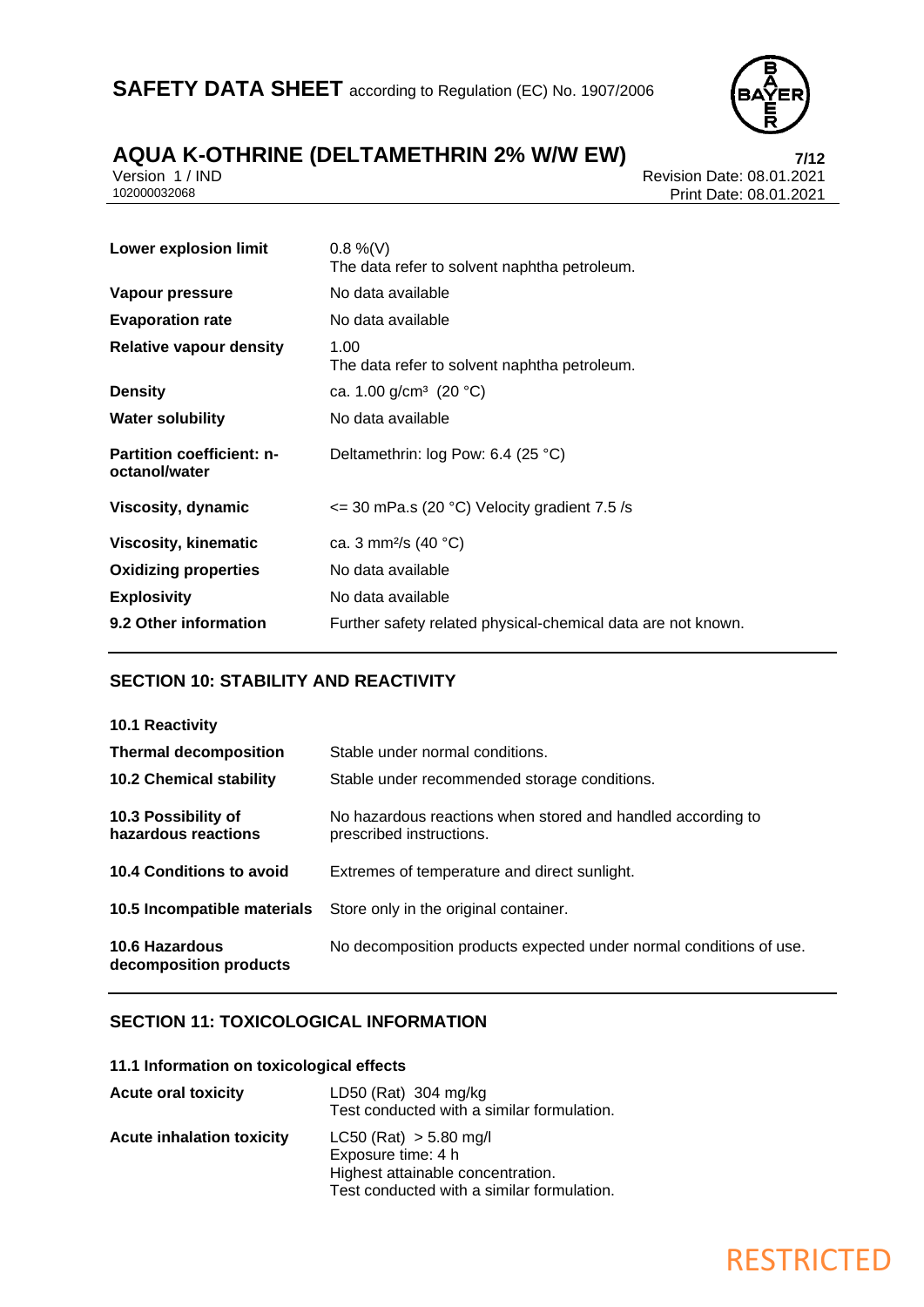

### **AQUA K-OTHRINE (DELTAMETHRIN 2% W/W EW)**<br>Version 1/IND<br>Revision Date: 08.01.2021

Version 1 / IND<br>102000032068<br>Print Date: 08.01.2021 Print Date: 08.01.2021

| <b>Acute dermal toxicity</b>                | LD50 (Rat) $> 5,000$ mg/kg<br>Test conducted with a similar formulation.                                                                                                                              |
|---------------------------------------------|-------------------------------------------------------------------------------------------------------------------------------------------------------------------------------------------------------|
| <b>Skin corrosion/irritation</b>            | Slight irritant effect - does not require labelling. (Rabbit)<br>Test conducted with a similar formulation.                                                                                           |
| Serious eye damage/eye<br>irritation        | Slight irritant effect - does not require labelling. (Rabbit)<br>Test conducted with a similar formulation.                                                                                           |
| <b>Respiratory or skin</b><br>sensitisation | Non-sensitizing. (Guinea pig)<br>OECD Test Guideline 406, Buehler test<br>Test conducted with a similar formulation.<br>Sensitising (Mouse)<br>OECD Test Guideline 429, local lymph node assay (LLNA) |

### **Assessment STOT Specific target organ toxicity – single exposure**

Deltamethrin: Based on available data, the classification criteria are not met.

### **Assessment STOT Specific target organ toxicity – repeated exposure**

Deltamethrin caused neurobehavioral effects and/or neuropathological changes in animal studies. The toxic effects of Deltamethrin are related to transient neurobehavioral effects typical for pyrethroid neurotoxicity.

### **Assessment mutagenicity**

Deltamethrin was not mutagenic or genotoxic in a battery of in vitro and in vivo tests.

### **Assessment carcinogenicity**

Deltamethrin was not carcinogenic in lifetime feeding studies in rats and mice.

### **Assessment toxicity to reproduction**

Deltamethrin did not cause reproductive toxicity in a two-generation study in rats.

### **Assessment developmental toxicity**

Deltamethrin caused developmental toxicity only at dose levels toxic to the dams. The developmental effects seen with Deltamethrin are related to maternal toxicity.

### **Aspiration hazard**

May be fatal if swallowed and enters airways.

#### **Further information**

Cutaneous sensations may occur, such as burning or stinging on the face and mucosae. However, these sensations cause no lesions and are of a transitory nature (max. 24 hours).

### **SECTION 12: ECOLOGICAL INFORMATION**

| <b>12.1 Toxicity</b>                        |                                                                                                                                                   |
|---------------------------------------------|---------------------------------------------------------------------------------------------------------------------------------------------------|
| <b>Toxicity to fish</b>                     | LC50 (Oncorhynchus mykiss (rainbow trout)) 0.15 µg/l<br>Exposure time: 96 h<br>The value mentioned relates to the active ingredient deltamethrin. |
| <b>Toxicity to aquatic</b><br>invertebrates | EC50 (Daphnia magna (Water flea)) 0.0131 µg/l<br>Exposure time: 48 h<br>The value mentioned relates to the active ingredient deltamethrin.        |
| <b>Toxicity to aquatic plants</b>           | $EC50$ (Algae) $> 9.1$ mg/l                                                                                                                       |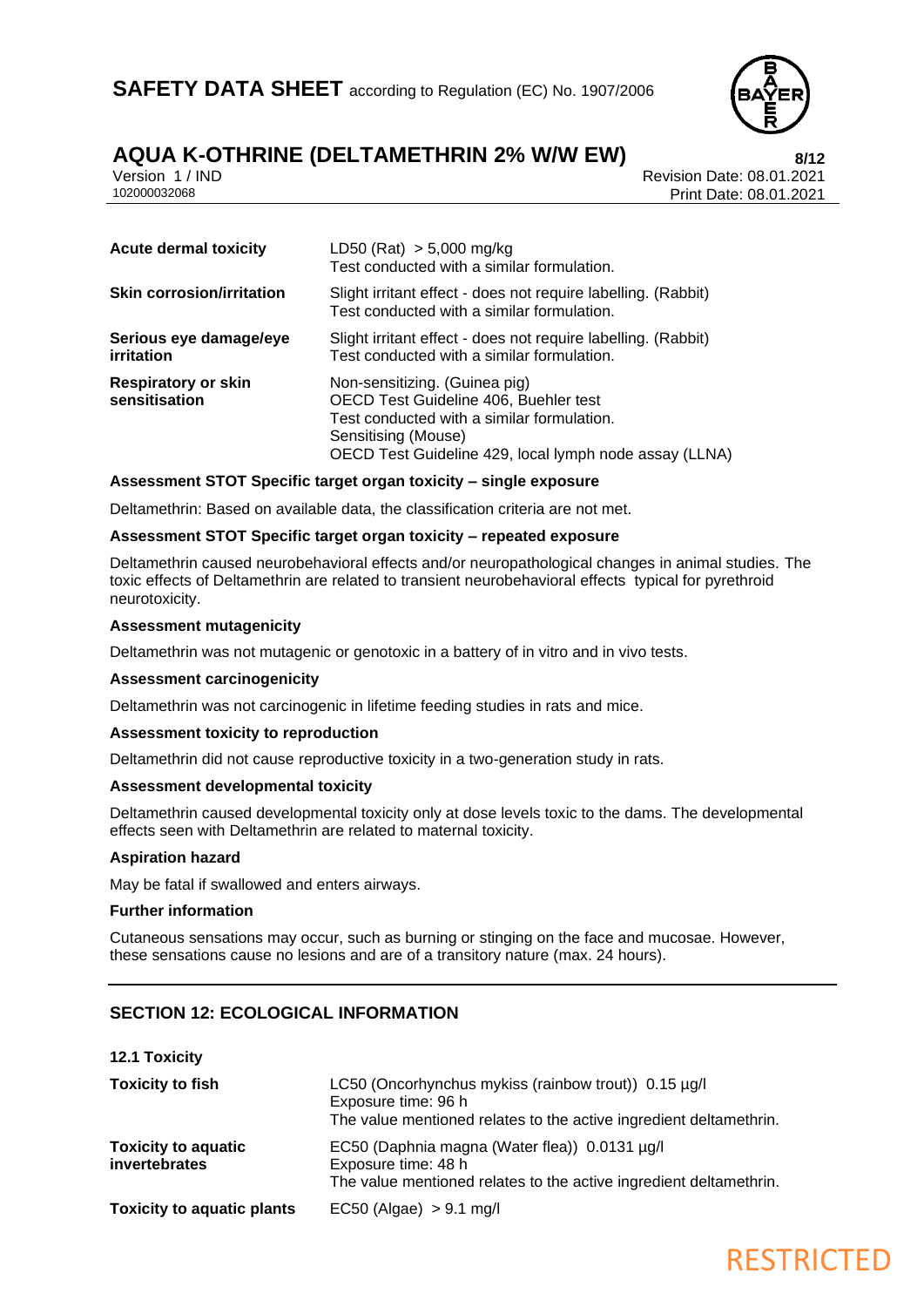

## **AQUA K-OTHRINE (DELTAMETHRIN 2% W/W EW)**<br>Version 1/IND<br>Revision Date: 08.01.2021

Version 1 / IND<br>102000032068<br>Print Date: 08.01.2021 Print Date: 08.01.2021

> Exposure time: 96 h The value mentioned relates to the active ingredient deltamethrin.

| 12.2 Persistence and degradability      |                                                                                                                                                                                                 |  |
|-----------------------------------------|-------------------------------------------------------------------------------------------------------------------------------------------------------------------------------------------------|--|
| <b>Biodegradability</b>                 | Deltamethrin:<br>Not rapidly biodegradable                                                                                                                                                      |  |
| Koc                                     | Deltamethrin: Koc: 10240000                                                                                                                                                                     |  |
| 12.3 Bioaccumulative potential          |                                                                                                                                                                                                 |  |
| <b>Bioaccumulation</b>                  | Deltamethrin: Bioconcentration factor (BCF) 1,400<br>Does not bioaccumulate.                                                                                                                    |  |
| 12.4 Mobility in soil                   |                                                                                                                                                                                                 |  |
| <b>Mobility in soil</b>                 | Deltamethrin: Immobile in soil                                                                                                                                                                  |  |
| 12.5 Results of PBT and vPvB assessment |                                                                                                                                                                                                 |  |
| <b>PBT and vPvB assessment</b>          | Deltamethrin: This substance is not considered to be persistent,<br>bioaccumulative and toxic (PBT). This substance is not considered to be<br>very persistent and very bioaccumulative (vPvB). |  |
|                                         |                                                                                                                                                                                                 |  |

### **12.6 Other adverse effects**

### **SECTION 13: DISPOSAL CONSIDERATIONS**

### **13.1 Waste treatment methods**

| <b>Product</b>                | In accordance with current regulations and, if necessary, after<br>consultation with the site operator and/or with the responsible authority,<br>the product may be taken to a waste disposal site or incineration plant. |
|-------------------------------|---------------------------------------------------------------------------------------------------------------------------------------------------------------------------------------------------------------------------|
| <b>Contaminated packaging</b> | Triple rinse containers.<br>Do not re-use empty packagings.<br>Not completely emptied packagings should be disposed of as<br>hazardous waste.                                                                             |

### **Legal basis**

**Waste key in accordance with Schedule I of the Hazardous Waste Rules, 2008 as amended (India - EP Act):**

29.1Process wastes/residues 29.3Date-expired and off-specification pesticides

### **SECTION 14: TRANSPORT INFORMATION**

### **ADR/RID/ADN**

| 14.1 UN number                  | 3082                                                   |
|---------------------------------|--------------------------------------------------------|
| 14.2 Proper shipping name       | ENVIRONMENTALLY HAZARDOUS SUBSTANCE, LIQUID,<br>N.O.S. |
|                                 | (DELTAMETHRIN SOLUTION)                                |
| 14.3 Transport hazard class(es) | 9                                                      |
| 14.4 Packaging Group            | Ш                                                      |
| 14.5 Environm. Hazardous Mark   | YFS                                                    |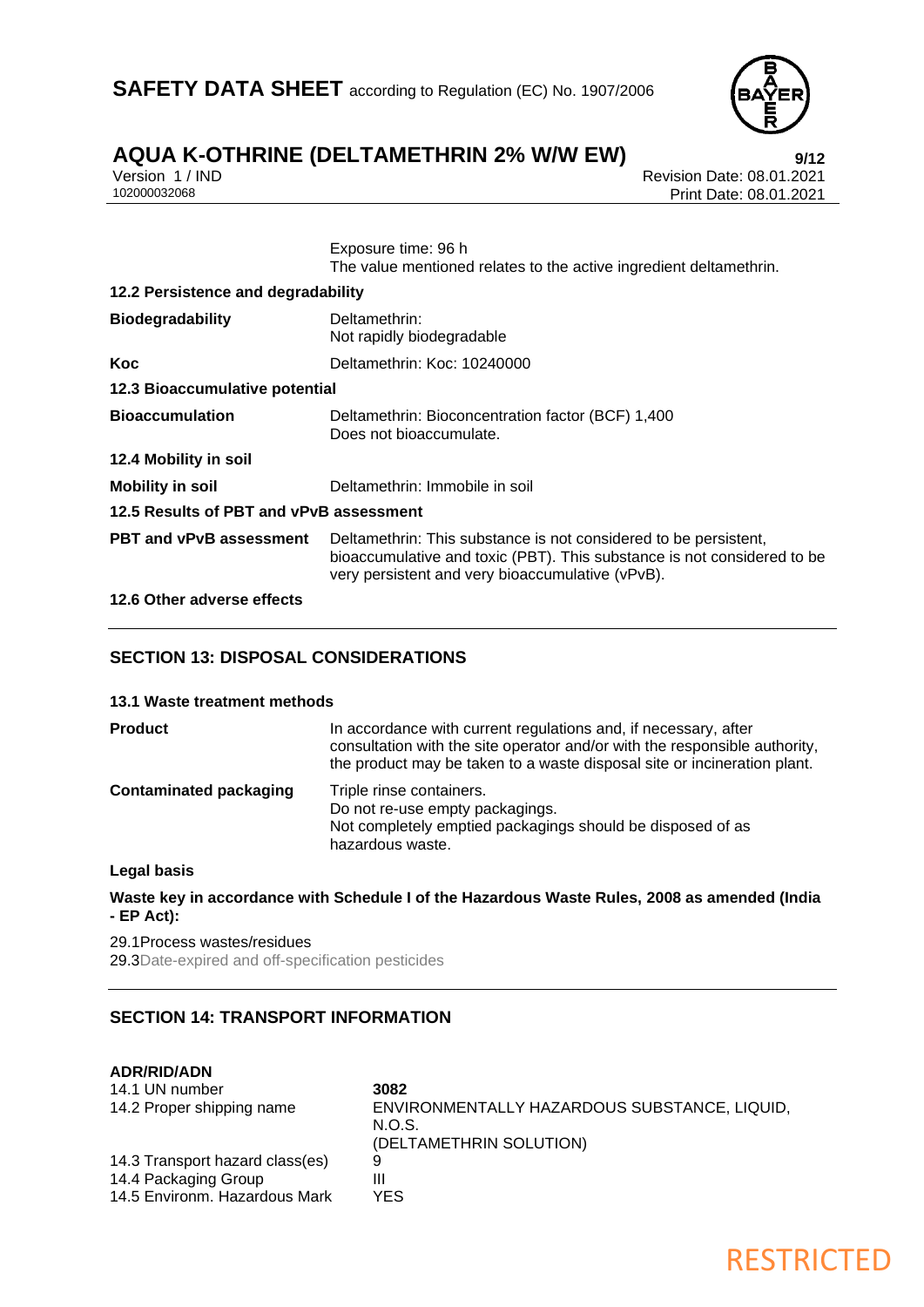

## **AQUA K-OTHRINE (DELTAMETHRIN 2% W/W EW)**<br>Version 1/IND<br>Revision Date: 08.01.2021

**IMDG**

Version 1 / IND<br>102000032068<br>Print Date: 08.01.2021 Print Date: 08.01.2021

| Hazard no.   | 90 |
|--------------|----|
| Hazchem Code |    |

This classification is in principle not valid for carriage by tank vessel on inland waterways. Please refer to the manufacturer for further information.

| INIUG                           |                                                                                   |
|---------------------------------|-----------------------------------------------------------------------------------|
| 14.1 UN number                  | 3082                                                                              |
| 14.2 Proper shipping name       | ENVIRONMENTALLY HAZARDOUS SUBSTANCE, LIQUID,<br>N.O.S.<br>(DELTAMETHRIN SOLUTION) |
| 14.3 Transport hazard class(es) | 9                                                                                 |
| 14.4 Packaging Group            | Ш                                                                                 |
| 14.5 Marine pollutant           | <b>YES</b>                                                                        |
| <b>IATA</b>                     |                                                                                   |
| 14.1 UN number                  | 3082                                                                              |
| 14.2 Proper shipping name       | ENVIRONMENTALLY HAZARDOUS SUBSTANCE, LIQUID,<br>N.O.S.                            |
|                                 | (DELTAMETHRIN SOLUTION)                                                           |
| 14.3 Transport hazard class(es) | 9                                                                                 |
| 14.4 Packaging Group            | Ш                                                                                 |
|                                 |                                                                                   |
| 14.5 Environm. Hazardous Mark   | YES                                                                               |

### **14.6 Special precautions for user**

See sections 6 to 8 of this Safety Data Sheet.

**14.7 Transport in bulk according to Annex II of MARPOL and the IBC Code** No transport in bulk according to the IBC Code.

### **SECTION 15: REGULATORY INFORMATION**

### **15.1 Safety, health and environmental regulations/legislation specific for the substance or mixture**

### **Further information**

WHO-classification: II (Moderately hazardous)

### **Labeling according to Insecticide Rules 1971 as amended. (INDIA)**



Class II: Highly toxic Colour: bright yellow Poison! Keep out of the reach of children.

### **SECTION 16: OTHER INFORMATION**

**Text of the hazard statements mentioned in Section 3**

H301 Toxic if swallowed.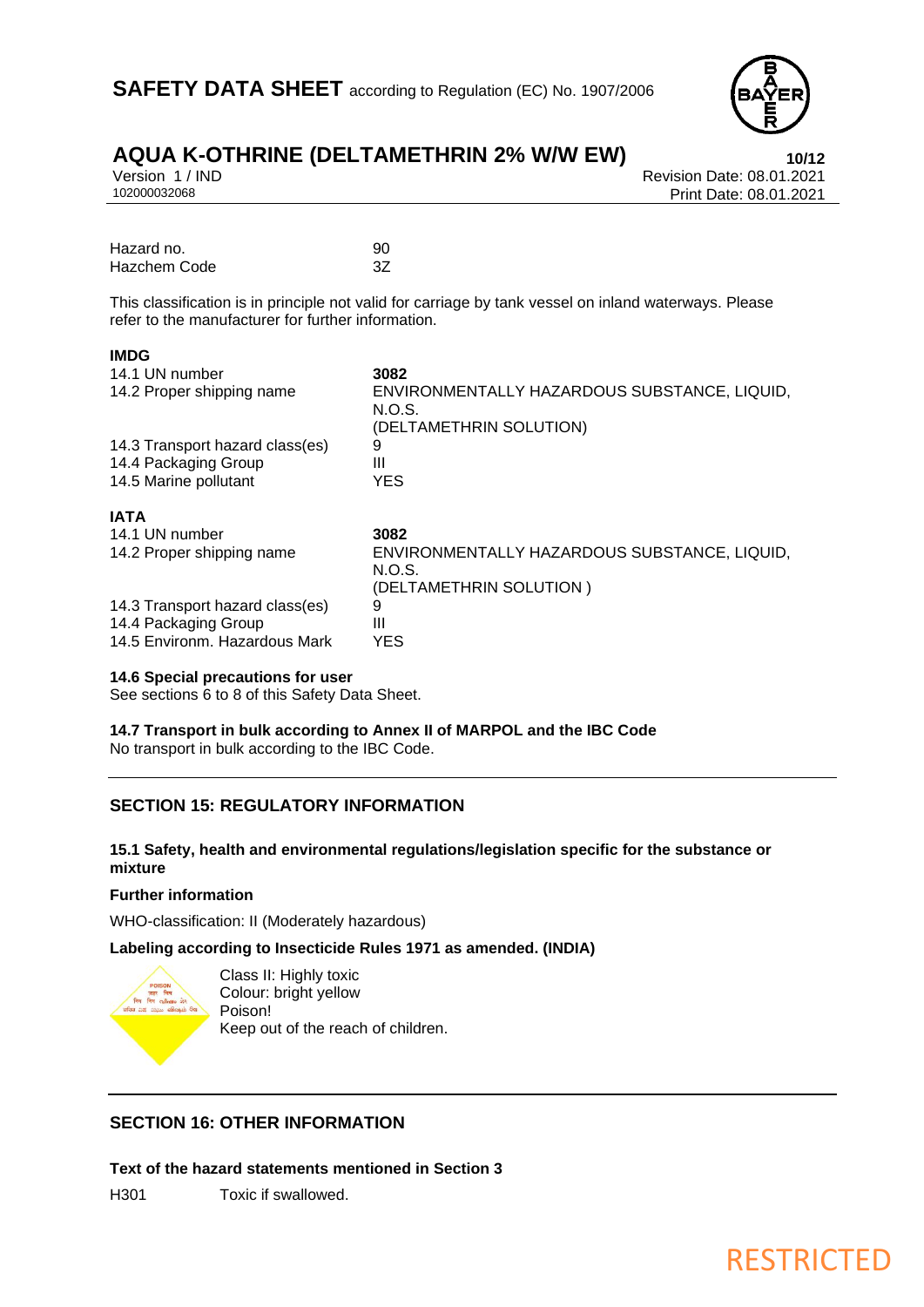

H304 May be fatal if swallowed and enters airways.<br>H315 Causes skin irritation.

May cause an allergic skin reaction.

H302 Harmful if swallowed.<br>H304 May be fatal if swallow

H315 Causes skin irritation.<br>H317 May cause an allergic

H318 Causes serious eye damage.<br>H331 Toxic if inhaled. Toxic if inhaled.

H400 Very toxic to aquatic life.<br>H410 Very toxic to aquatic life.

Version 1 / IND<br>102000032068<br>Print Date: 08.01.2021 Print Date: 08.01.2021

| H410<br>H411                      | Very toxic to aquatic life with long lasting effects.<br>Toxic to aquatic life with long lasting effects.         |
|-----------------------------------|-------------------------------------------------------------------------------------------------------------------|
| <b>Abbreviations and acronyms</b> |                                                                                                                   |
| <b>ADN</b>                        | European Agreement concerning the International Carriage of Dangerous Goods by<br><b>Inland Waterways</b>         |
| <b>ADR</b>                        | European Agreement concerning the International Carriage of Dangerous Goods by<br>Road                            |
| <b>ATE</b>                        | Acute toxicity estimate                                                                                           |
| CAS-Nr.                           | <b>Chemical Abstracts Service number</b>                                                                          |
| Conc.                             | Concentration                                                                                                     |
| EC-No.                            | European community number                                                                                         |
| <b>ECx</b>                        | Effective concentration to x %                                                                                    |
| <b>EINECS</b>                     | European inventory of existing commercial substances                                                              |
| <b>ELINCS</b>                     | European list of notified chemical substances                                                                     |
| EN                                | European Standard                                                                                                 |
| EU                                | European Union                                                                                                    |
| <b>IATA</b>                       | International Air Transport Association                                                                           |
| <b>IBC</b>                        | International Code for the Construction and Equipment of Ships Carrying Dangerous<br>Chemicals in Bulk (IBC Code) |
| <b>ICx</b>                        | Inhibition concentration to x %                                                                                   |
| <b>IMDG</b>                       | <b>International Maritime Dangerous Goods</b>                                                                     |
| <b>LCx</b>                        | Lethal concentration to x %                                                                                       |
| <b>LDx</b>                        | Lethal dose to $\times$ %                                                                                         |
| LOEC/LOEL                         | Lowest observed effect concentration/level                                                                        |
| <b>MARPOL</b>                     | MARPOL: International Convention for the prevention of marine pollution from ships                                |
| N.O.S.                            | Not otherwise specified                                                                                           |
| NOEC/NOEL                         | No observed effect concentration/level                                                                            |
| <b>OECD</b>                       | Organization for Economic Co-operation and Development                                                            |
| <b>RID</b>                        | Regulations concerning the International Carriage of Dangerous Goods by Rail                                      |
| TWA                               | Time weighted average                                                                                             |
| UN                                | <b>United Nations</b>                                                                                             |
| <b>WHO</b>                        | World health organisation                                                                                         |

The information contained within this Safety Data Sheet is in accordance with the guidelines established by Regulation (EU) 1907/2006 and Regulation (EU) 2015/830 amending Regulation (EU) No 1907/2006 and any subsequent amendments. This data sheet complements the user's instructions, but does not replace them. The information it contains is based on the knowledge available about the product concerned at the time it was compiled. Users are further reminded of the possible risks of using a product for purposes other than those for which it was intended. The required information complies with current EEC legislation. Addressees are requested to observe any additional national requirements.

**Reason for Revision:** The following sections have been revised: Section 2: Hazards Identification.

Changes since the last version are highlighted in the margin. This version replaces all previous versions.